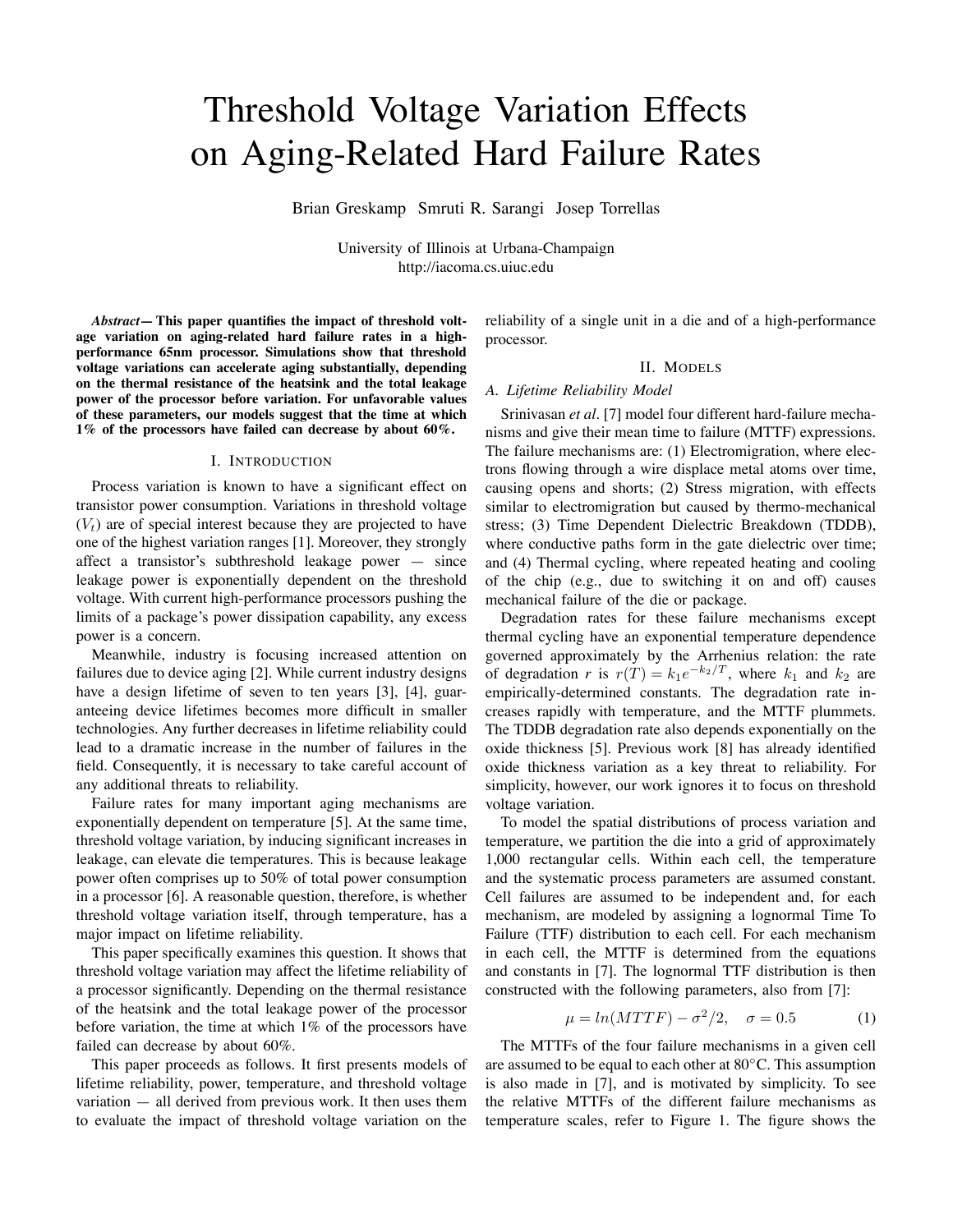MTTF values normalized to the values at 80◦C. The *Combined* line shows the combined effect of all four failure mechanisms.



Fig. 1. Normalized MTTF for Thermal Cycling (TC), Time Dependent Dielectric Breakdown (TDDB), Stress Migration (SM), and Electromigration (EM) as a function of the temperature. The MTTF values are normalized to those at  $80^{\circ}$ C.

The MTTF is not a very practical metric for semiconductor reliability. Manufacturers are more concerned with how long they can *guarantee* a product rather than when it will fail on average. They like to make statements like "There is a 99% probability that the product will function for seven years or more" rather than "The product will last 50 years on average." Therefore, as a metric for design lifetime, this paper uses  $TTF_{1\%}$ , namely the time at which 1% of specimens will have failed. Similar metrics are used in industry (e.g., [4]).

### *B. Power and Temperature Model*

Figure 2 shows an approximation of the thermal model used in this work. The die connects to the heatsink though a highly conductive heat spreader, whose purpose is to diffuse heat, ameliorating local hotspots and bringing all parts of the die to a similar temperature. Because the die is mounted face-down on the package, heat dissipated in cell *i* must flow through a substrate resistance  $R_{csi}$  to reach the heat spreader. Finally, the heatsink dissipates heat through thermal resistance  $R_{se}$  to the environment, which is assumed to be at  $45^{\circ}$ C. We assume steady-state operation, therefore ignoring heat storage in the thermal components. Additionally, as shown in Figure 2, we allow lateral conduction in the die by modeling a large thermal resistance between adjacent cells.



Fig. 2. Thermal assembly (right) and electrical equivalent (left) of processor die, heat spreader, and heatsink.

Total power is the sum of dynamic and static power. Dynamic power is assumed to be unaffected by process variation, while static power varies significantly. To model the latter, we use the simplified BSIM3-derived subthreshold leakage model from HotLeakage [6]. Using this model and assuming constant supply voltage, leakage current and static power  $(P_s)$  are both proportional to:

$$
P_s \propto \mu \left(\frac{kT}{q}\right)^2 exp\left(\frac{-V_t + c_2}{c_3 kT/q}\right)
$$
  
where  $V_t = V_{t0} - c_1 (T - T_0)$ 

In the formula,  $\mu$  is the mobility, which is proportional to  $T^{-1.5}$ ;  $V_{t0}$  is the threshold voltage at nominal temperature  $(T_0)$ , which includes the effect of process variation;  $V_t$  is the threshold voltage at the actual operating temperature. For constants  $c_1$ ,  $c_2$ , and  $c_3$ , we use the values from HotLeakage's 65nm model, namely  $c_1 = 5.0 \times 10^{-4} V/K$ ,  $c_2 = 39mV$ , and  $c_3 = 1.3.$ 

# *C. Variation Model*

Threshold voltage variation can be die-to-die (D2D), withindie (WID) systematic, and WID random [9]. At 90nm, D2D variation was slightly greater than WID systematic variation, but the relative contribution of D2D variation is diminishing as technology scales [10]. Also, the amounts of WID systematic and WID random variation are approximately equal [1]. Consequently, this paper assumes that for 65nm, each of the three components (D2D, WID random, and WID systematic) contributes equally to the total  $V_{t0}$  variance  $\sigma_{V_{t0}}^2$ .

The components of  $V_{t0}$  variation are modeled as follows. We first assign a value of the WID systematic component to each cell using a multivariate normal distribution as described in [9]. This spatial distribution is generated from three intuitive statistics: the nominal threshold voltage  $V_{t0,nom}$ , the standard deviation  $\sigma_s$  of the WID systematic variation, and a parameter  $\phi$  that describes the degree of spatial correlation.

Our spatial correlation model assumes position independence and anisotropy, so that the correlation function  $\rho(r)$  is only a function of the distance  $r$  between two cells. We use the Spherical function [11] for  $\rho(r)$ , which fits Friedberg *et al.*'s [12] experimental data well. In this correlation function, cells separated by a distance of  $\phi$  or more are totally uncorrelated. Following Friedberg *et al.*'s data, we set  $\phi$  to be half the length of the longest side of the die.

After the WID systematic component at each cell is determined, we add to every cell a fixed offset representing the D2D variation component. This offset is normally distributed across dies with standard deviation  $\sigma_{d2d}$ . Finally, we add to each transistor a normally-distributed WID random component. This component has a mean of zero, a standard deviation  $\sigma_r$ , and no spatial correlation.

Based on projected variation levels from ITRS, we set  $\sigma_{V_{t0}} = 0.09 \times V_{t0-nom}$ . Using the assumption of equal contributions for the three components of variation, we set the standard deviation of each component to  $(0.09/\sqrt{3}) \times V_{t0-nom} = 0.052 \times V_{t0-nom}$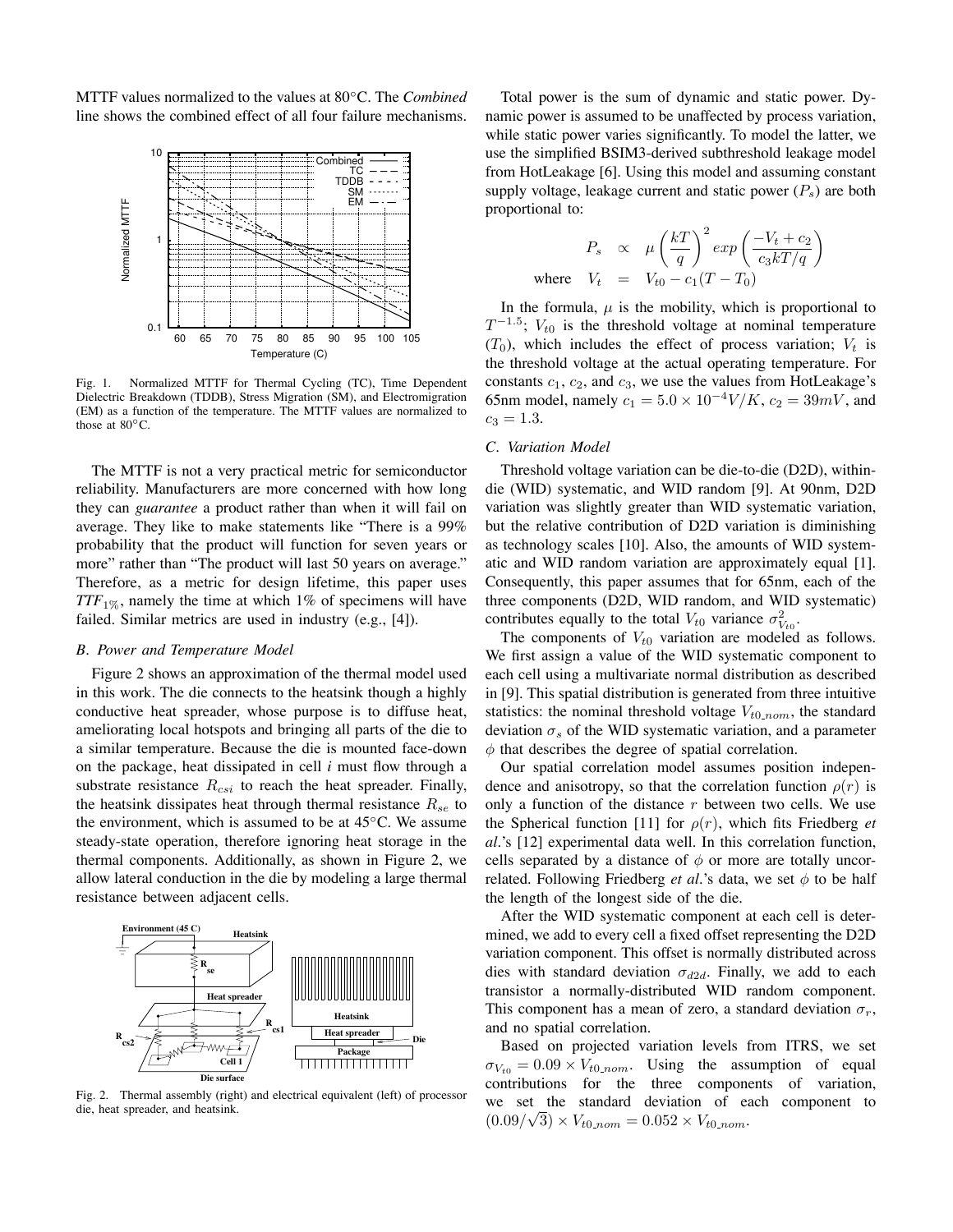#### III. EXPERIMENTS

Since the MTTF is chiefly dependent on temperature, the main means by which  $V_{t0}$  variation affects reliability is by increasing the static power  $P_s$  and, therefore, the temperature of the device. Figure 3 shows the relationships between the variables.  $V_{t0}$  variation will cause some sections of some dies to have low- $V_{t0}$  transistors. With decreasing  $V_{t0}$ ,  $P_s$  increases exponentially. This increases the temperature linearly, which in turn has an exponential effect on  $P_s$ . This positive feedback loop can be seen in the figure. Under normal conditions, the heat flow out of the heatsink allows the system to reach equilibrium and thermal runaway does not occur. However, the higher temperature induces a lower MTTF.



Fig. 3. Relationships between variables. Solid lines represent exponential dependences, while dashed lines are linear dependences.

In the following, we consider the effect on the MTTF at the cell level and at the processor level.

# *A. Per-Cell Effects*

Perhaps the simplest way to understand the system in Figure 3 is by studying a single cell of an otherwise nominal chip. Because power dissipation within the cell is small compared to the total chip's dissipation, a change in the cell's leakage power has little impact on the heat spreader temperature. Therefore, we assume that the temperature of the spreader remains constant. If we call  $P_{s0}$  the static power consumed by the cell at the original operating temperature  $(T_0)$ , and  $P_{s1}$ the static power consumed by the cell at a new temperature  $T_1$ , the equilibrium temperature for the cell is then given by:

$$
T_1 = T_0 + R_{cs}(P_{s1} - P_{s0}) \tag{2}
$$

Since  $P_{s1}$  is a function of  $V_{t0}$  and  $T_1$ , the only unknown is  $T_1$ . Lacking an analytic solution, we solve Equation 2 numerically.

As an example, assume a 50mm<sup>2</sup> processor chip divided into 1,000 cells, and take a cell in a high-temperature unit such as the register file. We assume  $T_0 = 85^{\circ}\text{C}, R_{cs} = 100K/W$ , and that the heat spreader temperature remains fixed at 70◦C. If we set the threshold voltage of all the transistors in the cell to the same value  $V_{t0}$ , different from  $V_{t0,nom}$  (to model process variation to a first approximation), the  $T_1$  and MTTF of the cell will change. Specifically, if  $V_{t0}$  is lower than  $V_{t0-nom}$ , MTTF will decrease.

Figure 4 shows the resulting cell MTTF for different values of  $V_{t0}/V_{t0-nom}$ . MTTF is normalized to its value at  $V_{t0-nom}$ . The chart shows three lines, each assuming a different value of cell leakage power  $P_{s0}$  at  $V_{t0-nom}$ .

Figure 4 can be used to see the effect of the D2D and WID systematic components of  $V_{t0}$  variation. Recall that these components affect all transistors in the cell equally,



Fig. 4. Normalized MTTF of a register file cell as we vary the  $V_{t0}$  for the whole cell. The three lines correspond to different values of leakage power  $P_{s0}$  at  $V_{t0-nom}$ .

causing a cell-wide increase or decrease in  $V_{t0}$ . Given the standard deviations of the D2D and WID systematic components assumed in Section II-C, the probability of having a cell-wide value of  $V_{t0} \leq 0.83 \times V_{t0-nom}$  is approximately 1%. In these conditions, the figure shows that a cell with an initial  $P_{s0} = 50mW$  decreases its MTTF by 35% or more. Consequently, if unfavorable values of the D2D and WID systematic components of variation strike a cell, the cell may significantly decrease its lifetime.

In contrast, WID random variation has a lower impact. The reason is that it heats some transistors in the cell and it cools others, without changing the total cell leakage much. To prove it, we perform Monte Carlo simulation of a cell with random variation only ( $\sigma_s = 0$ ,  $\sigma_{d2d} = 0$ , and  $\sigma_r = 0.052$ ). The simulation shows that random variation decreases the MTTF of the cell by only 0.7%.

Overall, to compute the effect of the total  $V_{t0}$  variation on the TTF<sub>1%</sub> and MTTF of a cell with  $P_{s0} = 50mW$ , we perform Monte Carlo simulations. We generate 100,000 cells, each with a cell-wide  $V_{t0}$  value drawn from the D2D and WID systematic variation distributions, plus an additional  $V_{t0}$ component from the WID random variation distribution. For a given cell, we compute the total power dissipation of the cell and its temperature. Then, we use the equations of Section II-A to compute the MTTF and the lognormal TTF distribution of the cell. We sample the distribution to obtain a concrete failure time. We repeat this process for the 100,000 cells and compile the sample failure times into a final TTF distribution.

This final TTF distribution has a  $TTF_{1\%}$  and an MTTF that are 10% lower and 2% lower, respectively, than the corresponding values without  $V_{t0}$  variation. Consequently, we see that  $V_{t0}$  variation significantly reduces the time at which 1% of the cells will have failed.

#### *B. Whole-Processor Effects*

Processors are complex series-failure systems. Moreover, heat transfer between cells renders their temperatures (and failure rates) interdependent. To determine the effect of  $V_{t0}$ variation on the  $TTF_{1\%}$  of a whole processor, we use a processor model based on the 65nm Intel Core Solo. Active power